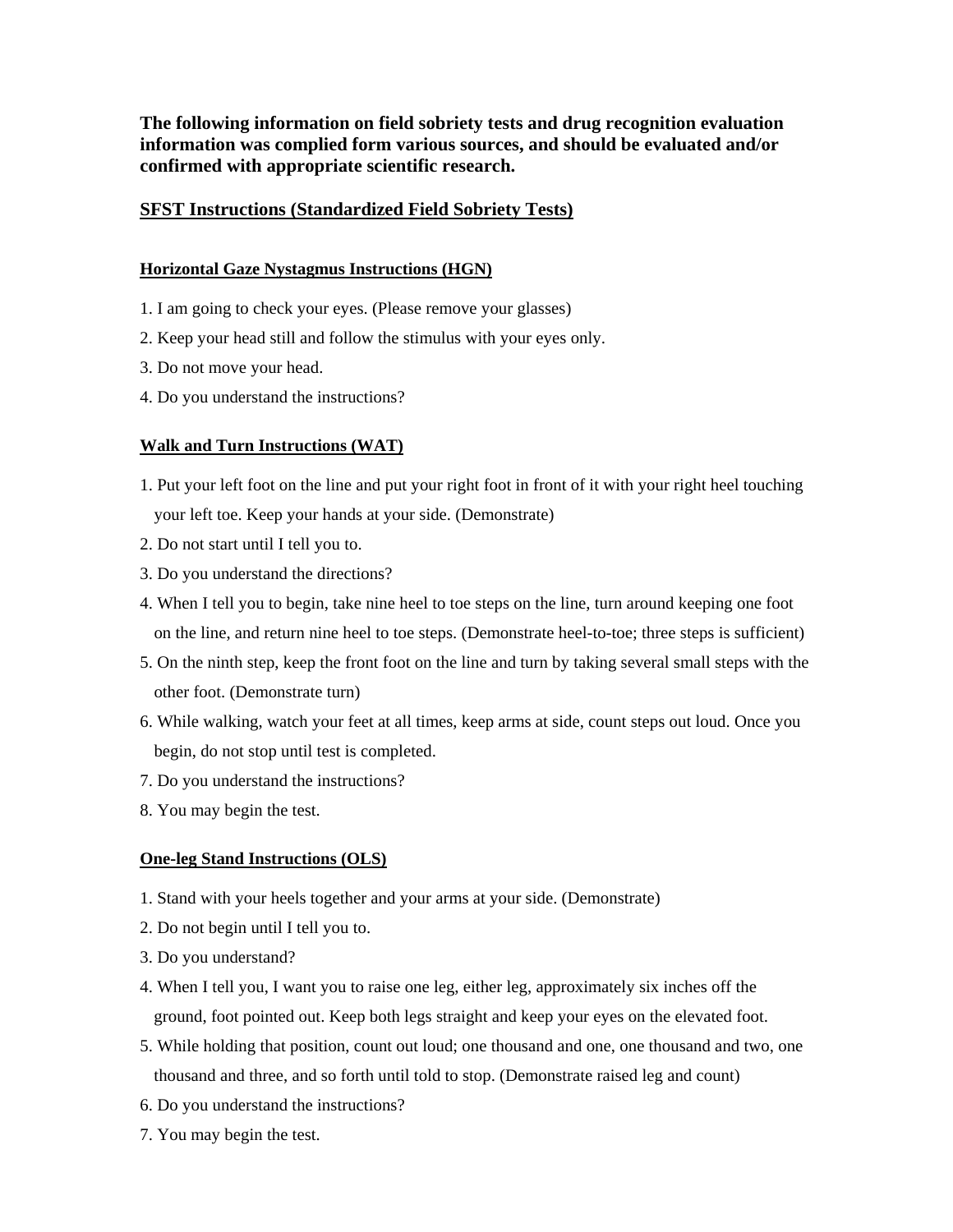# **Standardized FST Clues**

#### **1. Horizontal Gaze Nystagmus (HGN); Six clues, three for each eye. There are no specific clues for vertical nystagmus.**

Clues:

- 1. Lack of smooth pursuit
- 2. Distinct and sustained nystagmus and maximum deviation
- 3. Angle of onset prior to 45 degrees
- 2. Walk and Turn (WAT); (8 total clues, 2 in instruction phase, 6 in walking phase).

# **2. Walk and Turn (WAT); (8 total clues, 2 in instruction phase, 6 in walking phase).**

Clues:

Instruction phase:

- 1. Cannot keep balance
- 2. Starts to soon

Walking Phase:

- 3. Stops while walking
- 4. Misses heel to toe
- 5. Steps off line
- 6. Uses arms to balance
- 7. Improper turn
- 8. Wrong number of steps

# **3. One leg stand (OLS); (Four clues).**

- 1. Swaying
- 2. Uses arms to balance
- 3. Hopping
- 4. Puts foot down

# **Other Field Sobriety Tests (FST's):**

Romberg Balance; Test of balance and time perception. Feet together, arms at sides, head tilted back, eyes closed. Subject estimates 30 seconds.

Finger-to-Nose; Test of balance and coordination. Heels and toes together, arms at sides, eyes closed, head tilted back, touch tip of finger to nose with both right and left index finger.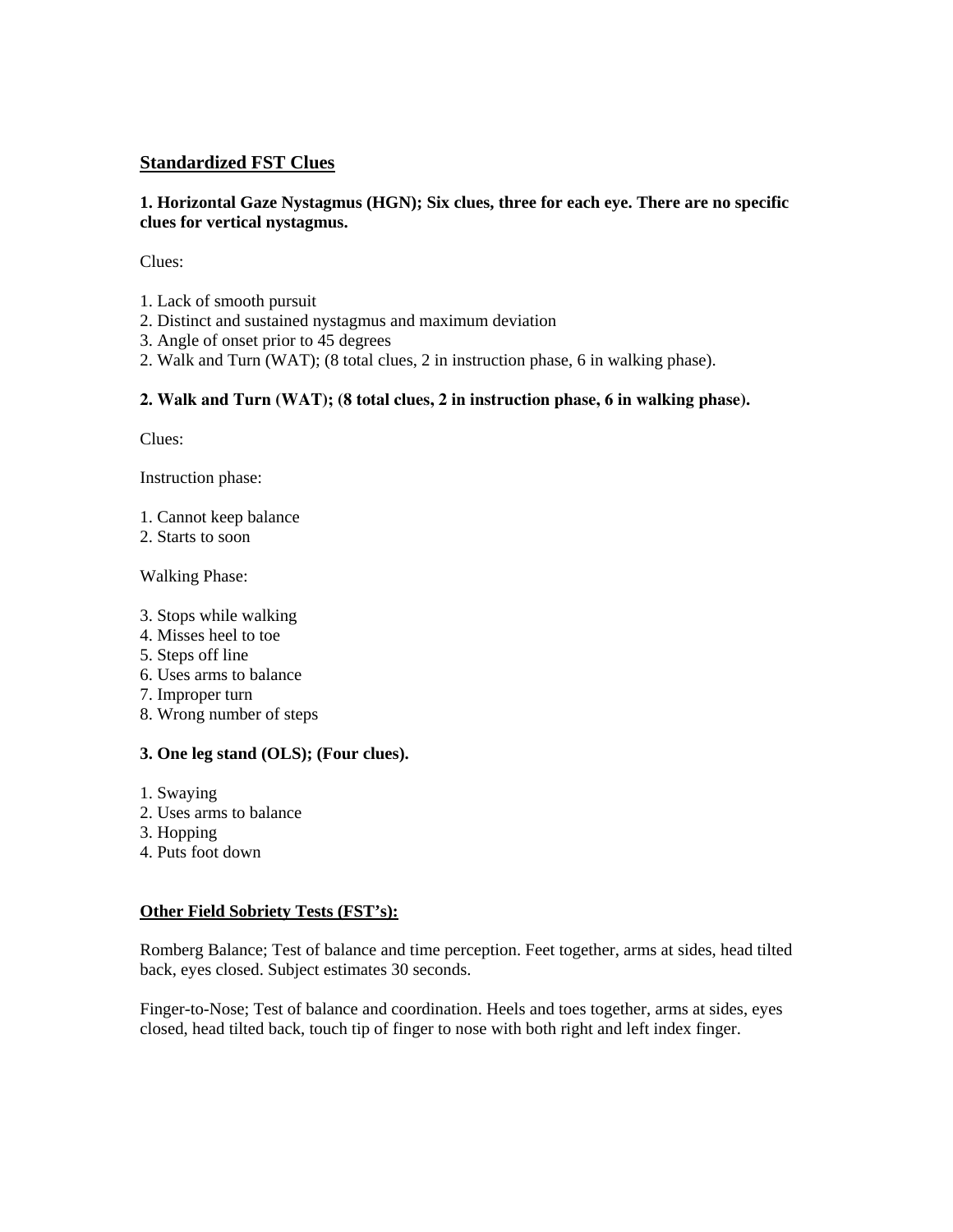#### **DRE Process Components**

- 1. Breath Test
- 2. Interview Arresting Officer
- 3. Preliminary Examination (1st pulse)
- 4. Eye Examination
- 5. Divided Attention Psychophysical Tests
- 6. Vital Signs (2nd pulse)
- 7. Dark Room Examination
- 8. Check Muscle Tone
- 9. Check for Injection Sites (3rd pulse)
- 10. Interrogation
- 11. Opinion of Evaluator
- 12. Toxicological Examinations

Normal Ranges

- 1. Pulse: 60-90 BPM
- 2. \*Pupil: 3.0-6.5 mm (no longer in use, see below)

\*Updated Pupil Criteria

| <b>Lighting Conditions</b> | Mean | One Standard | Median   |
|----------------------------|------|--------------|----------|
|                            | (mm) | Deviation    | (mm)     |
| Room Light                 | 3.86 | 0.93         | 3.62     |
| <b>Near Total Darkness</b> | 6.41 | 1.55         | 6.45     |
| Direct Light               | 3.35 | በ 72         | $3.40 -$ |

Source: Richman, J.E., et al, An evaluation of pupil size standards used by police officers for detecting drug impairment, *Clinical Research*, Volume 75, Number 3, March 2004.

#### 3. Blood Pressure

120 -140 (systolic) mm/Hg 70 - 90 (diastolic) mm/Hg

4. Body Temp: 98.6° ±1°

# **Visual Detection of DUI Motorists**

- 1. Problems in maintaining proper lane position.
- 2. Speed and braking problems.
- 3. Vigilance problems (paying attention to the task).
- 4. Judgment problems (taking risks, endangering others).